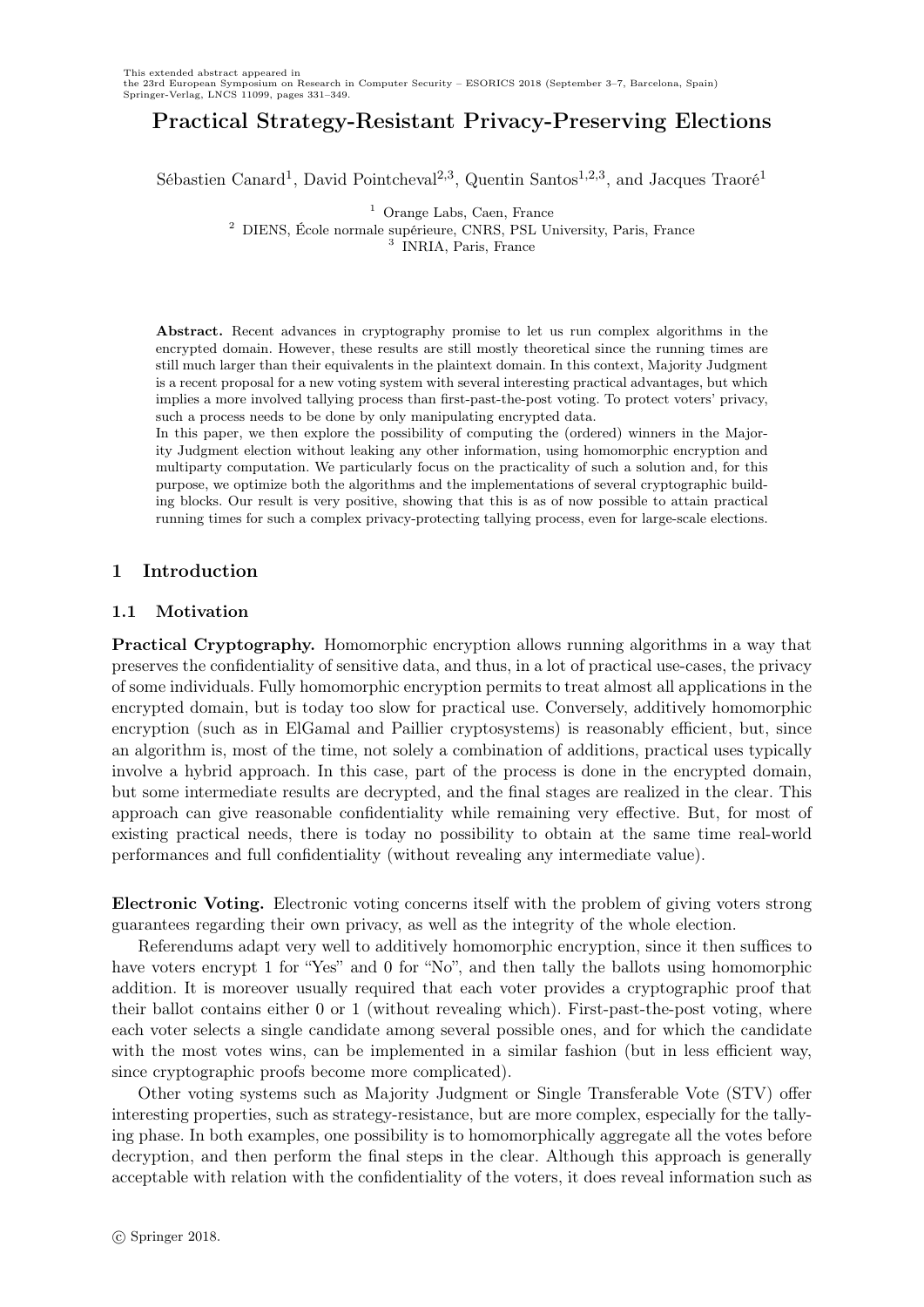$$
+ \leftarrow \text{Grades} \rightarrow -
$$
\n
$$
\text{A} \quad \text{B} \quad \text{C} \quad \text{D} \quad \text{E}
$$
\n
$$
\text{Candidates } \begin{cases} \text{Alice} \\ \text{Bob} \\ \text{Charlie} \end{cases} \quad \begin{pmatrix} 0 & 0 & 1 & 0 & 0 \\ 0 & 1 & 0 & 0 & 0 \\ 0 & 0 & 0 & 1 & 0 \end{pmatrix} = \mathcal{B}_i
$$

<span id="page-1-0"></span>Fig. 1. Single ballot: this voter attributes C to Alice, B to Bob and D to Charlie

the scores of all the candidates. But candidates who were eliminated may not want their exact scores to be known.

As a consequence, we explore in this paper the possibility of running such a voting system in a way that only reveals the winning candidate, or the ordered winners. As we will see, the related work in this domain (with such strong desired confidentiality property) is quite inexistent.

#### 1.2 Related Work

Secure implementations of referendum and first-past-the-post voting have been regularly studied in cryptographic literature. In particular, [\[DK05\]](#page-13-0) offers a solution for running referendums without revealing the exact count (only whether "Yes" or "No" won) that does not rely on MixNets or on any trusted server. As for strategy-resistant voting systems, [\[TRN08,](#page-13-1)[BMN](#page-13-2)+09] explore the case of privacy-preserving STV using a mixing protocol. As far as we know, no such study nor implementation has been done for the Majority Judgment voting system.

#### 1.3 Our Contributions

In this paper, we propose an implementation of the Majority Judgment voting system on a restricted set of logical gates, which we build using the Paillier cryptosystem so as to provide distributed trust, while keeping performance manageable. We then run benchmarks against our Python implementation based on the gmpy2 wrapper library.

We stress that our approach provides strong cryptographic guarantees regarding confidentiality and integrity of all the voters. Additionally, we support multi-seat elections, where several winners can be determined. All this is done without revealing any intermediate value while obtaining real-world practical results since, e.g., for 5 candidates and 1000 voters, the tallying phase works in less than 10 minutes to give the winner.

Additionally to the real voting application, we think that our work serves to show that it is really possible to use cryptography in a very conservative setting (revealing as little information as possible) while still being very practical (actually revealing the result in reasonable time). We hope it can help bridge the gap that continues to exist between theoretical cryptography (strong guarantees) and industrial practices (high efficiency) and encourage a more widespread use of cryptography to improve users' privacy in many applications.

#### 2 Majority Judgment

#### 2.1 Definition

Principle. Majority Judgment was presented by Michel Balinski and Rida Laraki in [\[BL07,](#page-13-3)[BL10\]](#page-13-4): this is a voting mechanism that claims to improve the legitimacy of the elected candidates.

In Majority Judgment, each voter  $V_i$  attributes a grade to each candidate  $\mathcal{C}_i$ . Grades need not be numbers, but do need to be ordered (with a strict ordering, from the best to the worst grade, such as, e.g., from A to E). For this, the ballot is structured as a matrix where each row represents a candidate and each column represents a grade; the voter writes a 1 in the chosen grade for each candidate and 0 in other cells (See Figure [1\)](#page-1-0).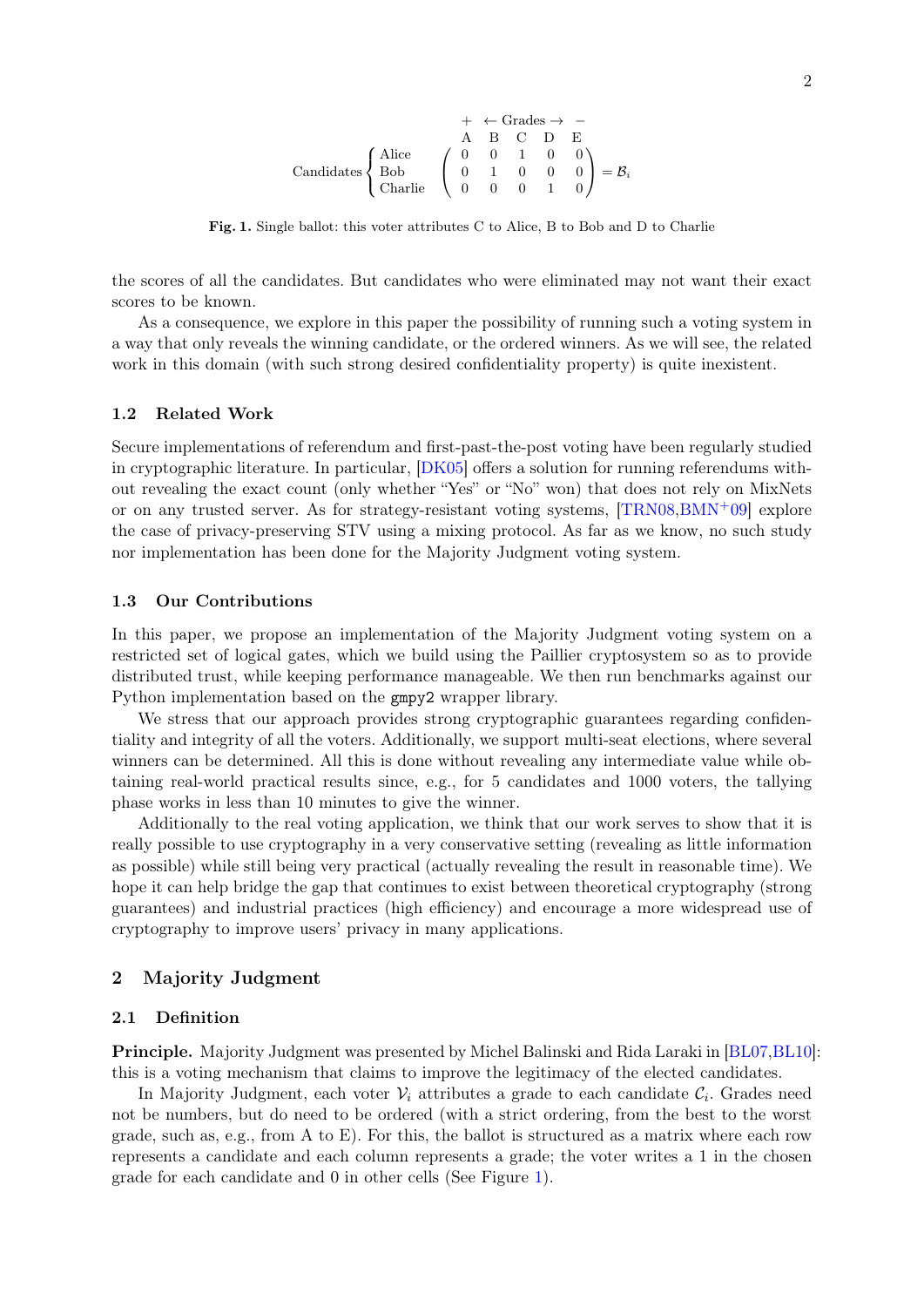After summing all the votes into an Aggregate Matrix A, the median grade (or "majoritygrade") of each candidate is computed: the median grade corresponds to the grade for which there are as many votes for worse grades as for better grades. The candidate with the best median grade is elected, or the candidate with the worst median grade is eliminated.

In Figure [2,](#page-2-0) Alice and Bob have the same best median grade, C, and Charlie has the worst median grade, E. Charlie is eliminated, but we cannot yet decide the winner (here, all the candidates get the same total number of grades, so values can be seen as ratios).

Solving Ties. As in our above example, it is likely that several candidates get the same median grades. In that case, for these candidates, we consider the grades lower than the median grade and the grades greater than the median grade to make a decision. We construct the Tiebreak Matrix T by aggregating grades to the left and to the right of the median grade, see Figure [3.](#page-3-0) To make a decision, the largest of these values is considered. If it pertains to the right column (many low grades), then the corresponding candidate is eliminated. If it pertains to the left column (many high grades), then the corresponding candidate wins.

More formally, from Balinski and Laraki, the result of each candidate can be summed up into a triplet  $(p, \alpha, q)$  where  $\alpha$  represents the majority-grade, p represents the ratio of votes above the candidate's majority-grade  $\alpha$ , and q the ratio of those below. For any two candidates  $\mathcal{C}_A$  and  $\mathcal{C}_B$  with corresponding triplets  $(p_A, \alpha_A, p_B)$  and  $(p_B, \alpha_B, q_B)$ , then  $\mathcal{C}_A$  wins against  $\mathcal{C}_B$  when one of the following (mutually exclusive) conditions is met:

1.  $\alpha_A > \alpha_B$  (better median grade);

- 2.  $\alpha_A = \alpha_B \wedge p_A > q_A \wedge p_B < q_B$  ("stronger"<sup>[1](#page-2-1)</sup> median grade);
- 3.  $\alpha_A = \alpha_B \wedge p_A > q_A \wedge p_B > q_B \wedge p_A > p_B$  (more secure median grade);
- 4.  $\alpha_A = \alpha_B \wedge p_A < q_A \wedge p_B < q_B \wedge q_A < q_B$  (less insecure median grade).

This defines a total ordering on the candidates with high probability. Our goal is to output the names of the candidates according to this ordering.

We now consider a set of voters  $\mathcal{V}_i$ , of candidates  $\mathcal{C}_i$  and of authorities  $\mathcal{A}_i$  (that will perform the counting). Our aim is to propose an implementation of Majority Judgment in the encrypted domain, in order to output the above ordering, but without leaking any additional information. For this purpose, we have to both find the suitable encryption scheme and provide the best possible description of such a voting system, so as to obtain the best possible privacy-preserving achievement for our problem.

**Justification.** As an electoral system, Majority Judgment gives the voters better incentives to simply vote for their preferred candidates rather than strategically vote for another candidate. For instance, in first-past-the-post voting, voters select a single candidate on their ballots, and the candidates who was selected by the most voters wins the election; in this settings, voters are incentivized not to vote for lesser-known candidates, feeling like they are wasting their vote on a candidate with little chance of winning the election. This is partly addressed in two-round systems, where voters are given two opportunities to state their opinions: in the first round, they

$$
+ \leftarrow \text{Grades} \rightarrow -
$$
\nA B C D E\n  
\nC  
\nAndicates\n
$$
\begin{cases}\n\text{Alice} \\
\text{Bob} \\
\text{Charlie}\n\end{cases}\n\begin{pmatrix}\n31 151 529 254 & 35 \\
21 48 442 301 188 \\
101 7 2 86 804\n\end{pmatrix} = A
$$

<span id="page-2-0"></span>Fig. 2. Aggregate Matrix: each cell represents the number of voters who gave this grade to that candidate; in bold are the candidates' median grades.

<span id="page-2-1"></span><sup>&</sup>lt;sup>1</sup> when  $p > q$ , the median grade is strong and noted  $\alpha^+$ ; when  $p < q$ , weak, noted  $\alpha^-$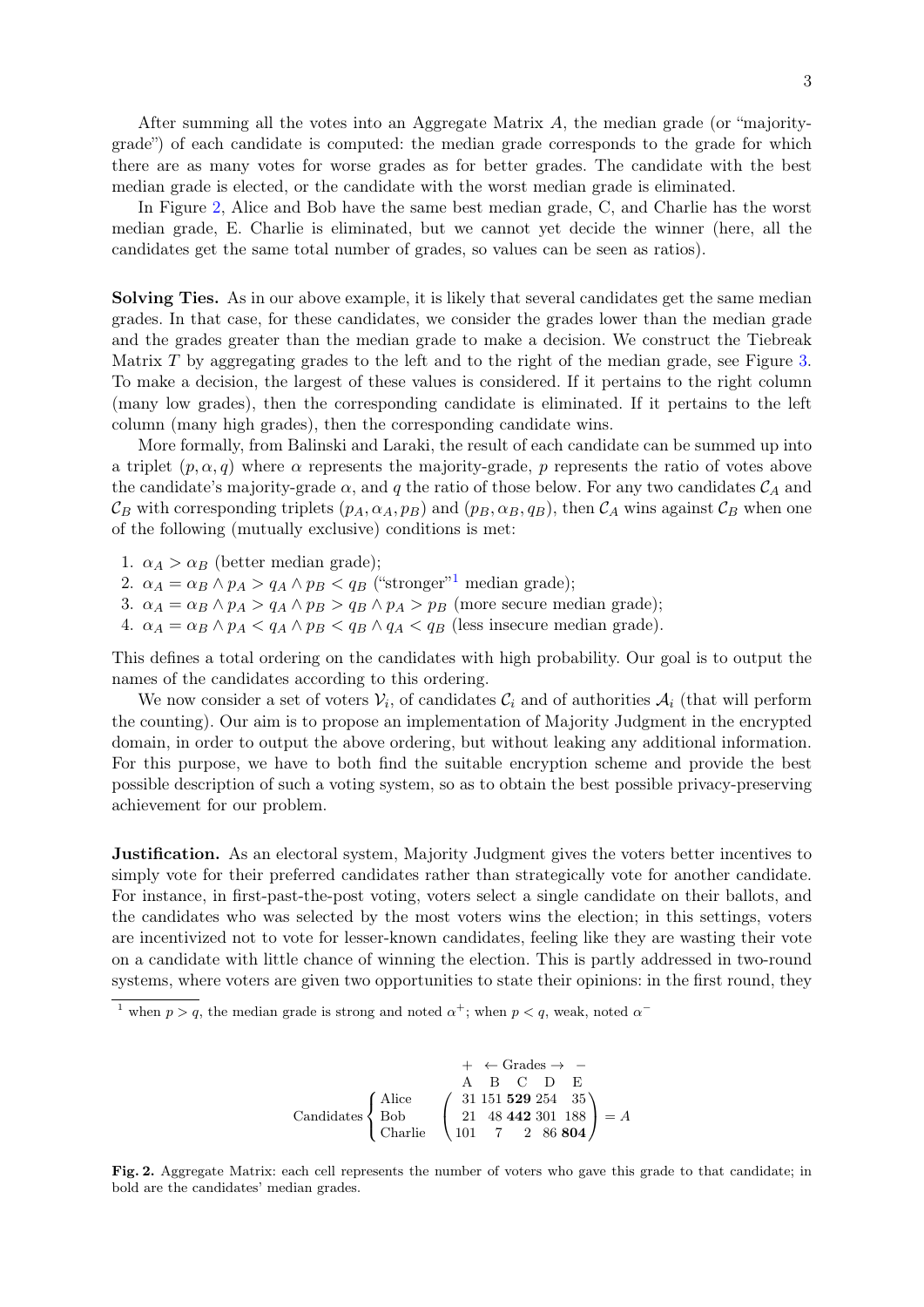$$
\begin{pmatrix} 31 + 151 & 254 + 35 \ 21 + 48 & 301 + 188 \end{pmatrix} = \begin{pmatrix} 182 & 289 \ 69 & 489 \end{pmatrix} = T
$$

<span id="page-3-0"></span>Fig. 3. Tiebreak Matrix: candidates with equal median; the largest value rejects Bob.

can vote for their favorite candidate, knowing that they will be able to express their preference between the candidates selected for the second round, who are usually among the most wellknown ones.

However, even the two-round system remains imperfect, which translates in a restricted number of parties gathering most of the votes (usually two in the US, three in France). Several ranking systems propose to ameliorate this situation by allowing the voters to explicitly list their favorite candidates, ensuring that their opinion is take into account even when their first choice is eliminated. The most well-known such system is the Single Transferable Vote, also known as Instant-Runoff Voting for single-winner elections. However, this voting system is particularly complex as it requires each individual ballot to be considered potentially several times, usually by hand. Majority Judgment is a more recent proposal for a ranked voting system which allows to aggregate the ballots before counting.

By shifting the incentives of the voters away from strategic voting, such voting systems might improve the legitimacy of political and administrative elections by giving each voter the feeling that their opinion was fully taken into account, and potentially increase the turnout.

### <span id="page-3-1"></span>2.2 Removing Branching

At first sight, it may seem like an algorithm implementing Majority Judgment would require complex control flow with branching instructions (conditional structures and loops), depending on whether a candidate is eliminated or not. This would incur important overheads when evaluated in the encrypted domain (both branches must be computed). However, it is possible to devise a branchless algorithm without introducing such an important overhead.

Early Elimination of Candidates. The first remark is that we can avoid explicitly checking condition 1, but we can build the Tiebreak Matrix with just the best median grade. In the previous use-case,  $C$  is the best median grade (for Alice and Bob), which leads to the following Tiebreak Matrix

$$
T = \begin{pmatrix} 31 + 151 & 254 + 35 \\ 21 + 48 & 301 + 188 \\ 101 + 7 & 86 + 804 \end{pmatrix} = \begin{pmatrix} 182 & 289 \\ 69 & 489 \\ 108 & \mathbf{892} \end{pmatrix}
$$

Then Charlie gets eliminated, since he holds the highest number on the right column.

More generally, let W and L be candidates such that W wins against L by above condition 1 (e.g.  $\alpha_W < \alpha_L$ ). Let us define  $p'_L$  (resp.  $q'_L$ ) the ratio of votes for L that are better (resp. worse) than  $\alpha_W$  (instead of  $\alpha_L$ ). Since  $\alpha_W < \alpha_L$ ,  $p'_L < 1/2 < q'_L$ , but we also have  $q_W < 1/2$ , and thus  $q_W < q'_L$ . As a consequence, we only need to compute the p' and q' values, defined around the best median grade (rather than each candidate's median grade) and use the following (mutually exclusive) conditions to determine whether candidate  $\mathcal{C}_A$  wins against candidate  $\mathcal{C}_B$ :

2'.  $p'_A > q'_A \wedge p'_B < q'_B;$ 3'.  $p'_A > q'_A \wedge p'_B > q'_B \wedge p'_A > p'_B;$ 4'.  $p'_A < q'_A \wedge p'_B < q'_B \wedge q'_A < q'_B$ .

Building the Tiebreak Matrix  $T$ . To build the Tiebreak Matrix  $T$ , we need to detect which elements are to the left (resp. right) of the best median grade. For this, we first compute the Candidate Matrix  $C = (c_{i,j})$ , such that  $c_{i,j} = 1$  when column j represents a grade which is better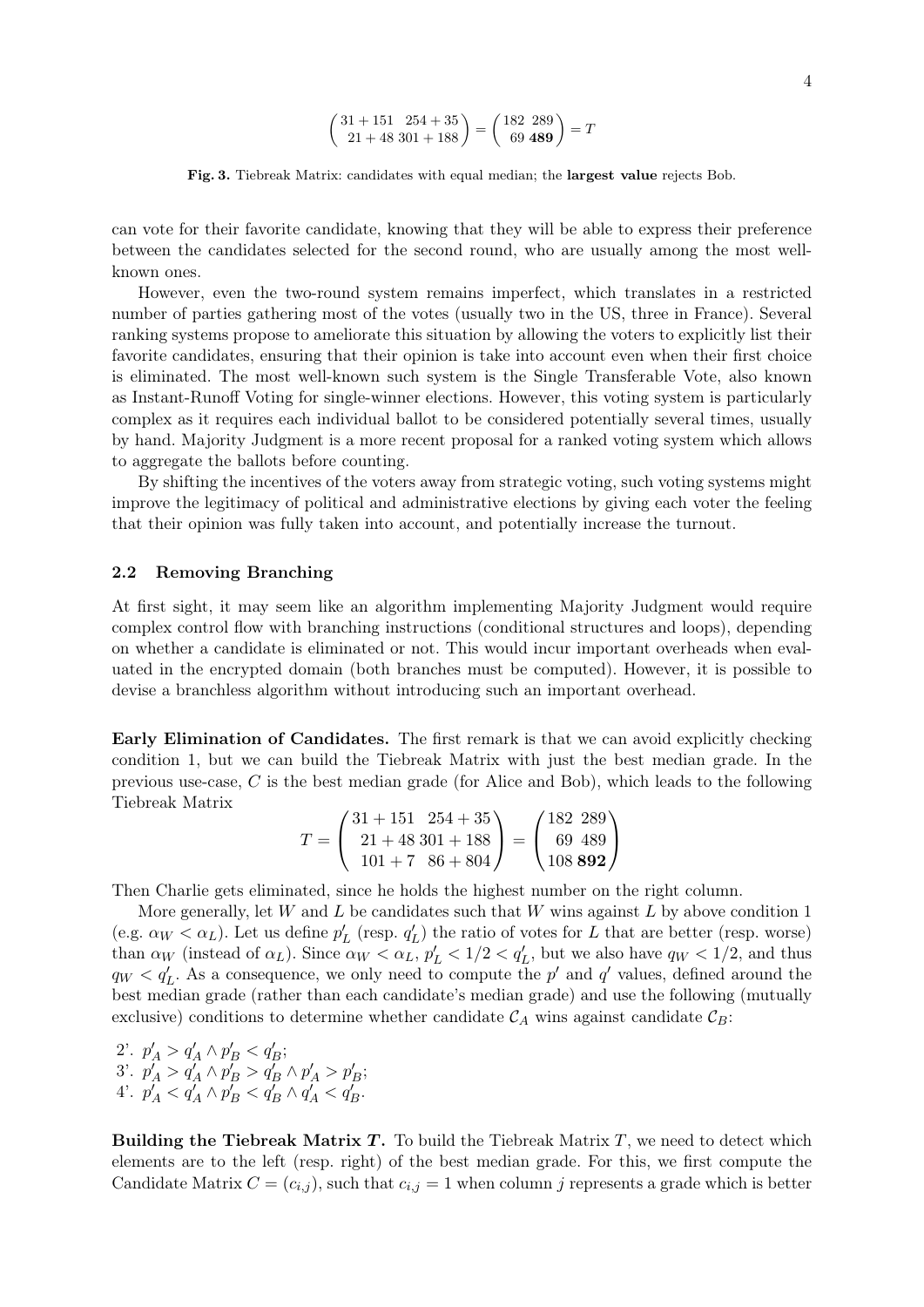5

than the candidate's median grade. From the Aggregate Matrix  $A = (a_{i,j})$  (with the number of grades for each candidates), we want

$$
c_{i,j} = \begin{cases} 1 & \text{if } 2 \times \sum_{k < j} a_{i,k} < \sum_k a_{i,k} \\ 0 & \text{otherwise.} \end{cases}
$$

In our use-case, one gets the following Candidate Matrix C, where the zeroes in bold are first in their each line, and correspond to the median grade for each candidate:

$$
C = \begin{pmatrix} 1 & 1 & 0 & 0 & 0 \\ 1 & 1 & 0 & 0 & 0 \\ 1 & 1 & 1 & 1 & 0 \end{pmatrix}.
$$

Then, we can compute the Grade Vector  $G = (g_i)$ , such that  $g_i = 1$  when column j represents a grade which is greater than the global median grade. We can easily compute  $G = (g_i)$  from  $C = (c_{i,j})$  since  $g_j = \wedge_i c_{i,j}$ , where G and C are Boolean matrices, and 0 and 1 respectively represent False and True:

$$
G = (1 1 0 0 0).
$$

Again, the first zero, in bold, corresponds to the global (the best) median grade.

Once we have this Grade Vector  $G$ , we can build the two columns of the Tiebreak Matrix  $T = (t_{i,k})$ , from the Aggregate Matrix  $A = (a_{i,j})$ , as:

$$
t_{i,1} = \sum_{\substack{j \\ g_j=1}} a_{i,j}
$$
 and  $t_{i,2} = \sum_{\substack{j \\ g_{j-1}=0}} a_{i,j}$ .

Note that the second column uses a shifted version of G to filter votes below the median grade. With the integer representation of Boolean, that can be writen as  $t_{i,1} = \sum_j g_j \times a_{i,j}$  and  $t_{i,2} = \sum_j (1 - g_{j-1}) \times a_{i,j}.$ 

**Identifying the Winner.** Once we have built the Tiebreak Matrix  $T = (t_{i,k})$ , it only remains to reveal for each candidate the result of the following explicit Boolean formula, which selects the Winner:

$$
w_i = \bigwedge_{j \neq i} \begin{pmatrix} (t_{i,1} > t_{i,2} \land t_{j,1} < t_{j,2}) \\ \lor (t_{i,1} > t_{i,2} \land t_{j,1} > t_{j,2} \land t_{i,1} > t_{j,1}) \\ \lor (t_{i,1} < t_{i,2} \land t_{j,1} < t_{j,2} \land t_{i,2} < t_{j,2}) \end{pmatrix}
$$

Notice that  $w_i = 1$  when candidate i beats all the other candidates by either condition 2', 3' or 4', hence the definition for the Winner Vector  $W = (w_i)$ . Once W has been computed, we search the unique component equal to 1, identifying the elected candidate.

If one wants more than one winner, one can run again the above protocol, after having removed the line of the winner in the Candidate Matrix C. The computation has to be run again to generate  $G, T$ , and  $W$ , interatively for all the winners.

#### <span id="page-4-0"></span>2.3 Expected Features for Encrypted Scheme

If we assume that the votes are encrypted, running the Majority Judgment algorithm means that we need to use an encryption scheme that allows the following operations (without knowing the decryption key):

- $-$  addition of two plaintexts, to compute the Aggregate Matrix A and the Tiebreak Matrix T;
- comparison of two plaintexts, to compute the Candidate Matrix  $C$  and the Winning Vector  $W:$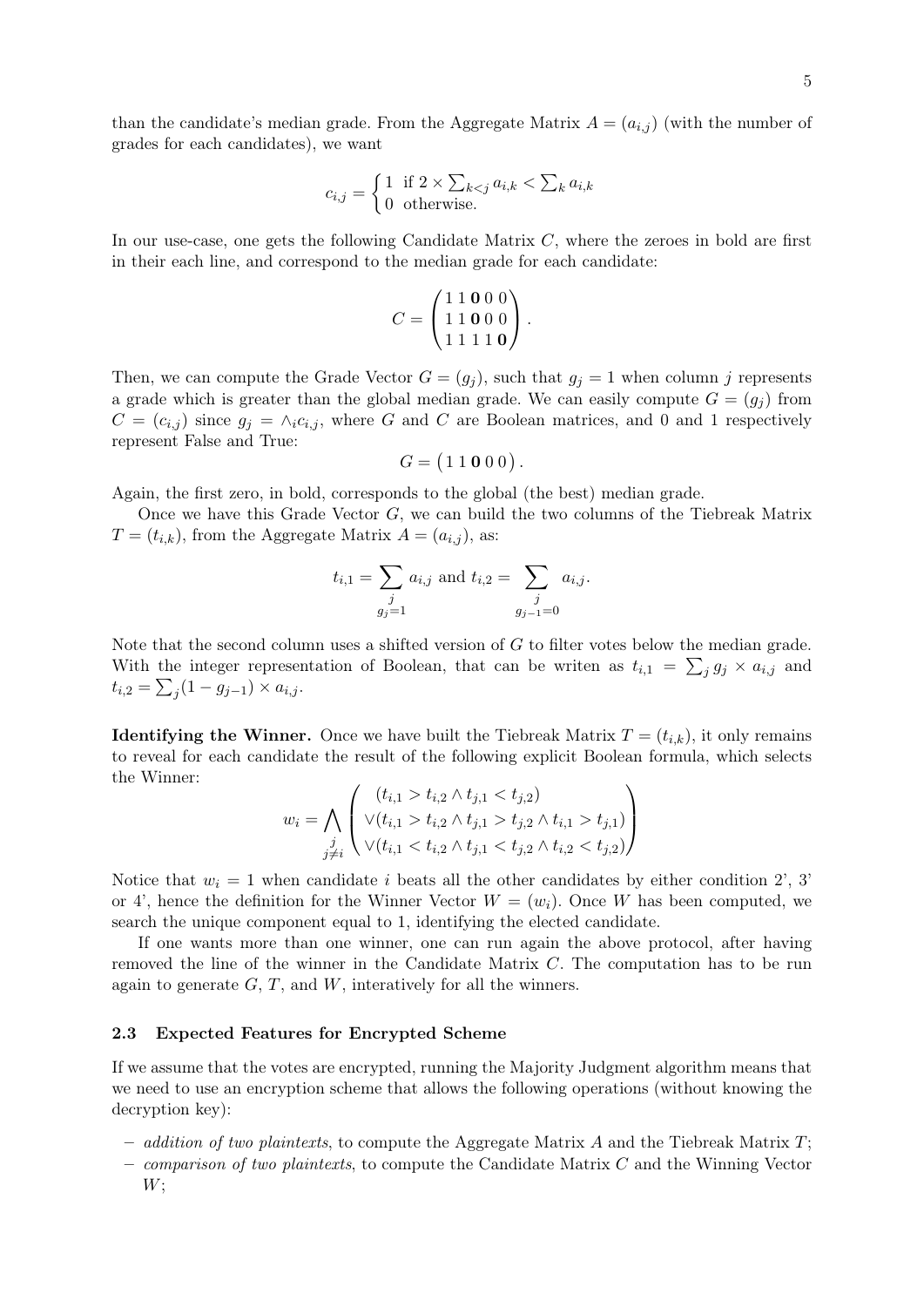- $-$  AND/OR Boolean gate between two plaintexts, to compute the Grade Vector G and the Winning Vector W;
- $-$  multiplication of two plaintexts, to compute the Tiebreak Matrix  $T$ .

Eventually, a distributed decryption of the Winning Vector W would provide the final result.

Notice that the operations required for computing the Tiebreak Matrix T actually only multiply some value by 0 or 1 (i.e. one operand is restricted to  $\{0, 1\}$ , actually a Boolean). Indeed, multiplications are merely a conditional filter on the elements to be summed. We can thus relax our requirement from a full multiplication gate to a "*conditional gate*": CondGate $(x, y) = x \times y$ for  $y \in \{0, 1\}$ .

If we use an additively homomorphic encryption scheme, addition gives us the logical NOT gate, since  $\neg x = 1 - x$  when 0 means False and 1 means True. Then, the conditional gate gives us the AND Boolean gate, as  $x \wedge y = x \times y$ . Eventually, these two gates let us construct the OR and XOR gates.

In the following, we will thus use an additively homomorphic encryption scheme, together with efficient Multi-Party Computation (MPC) protocols for distributed decryption, distributed evaluation of the conditional gate, and distributed comparison. As we will explain, multi-party computation necessitates in particular the use of some zero-knowledge proofs of correctness of the computed values. In the next section, we then give all the basic cryptographic material we will need for our solution.

#### 3 Cryptographic Tools

#### 3.1 Paillier Encryption Scheme

Our scheme relies on the Paillier encryption scheme [\[Pai99\]](#page-13-5), for its additively homomorphic property, and the fact that distributed decryption can be efficiently done on arbitrary ciphertexts.

Let p and q be two large safe primes (so that  $p = 2p' + 1$  and  $q = 2q' + 1$  where p' and q' are also primes), set  $n = pq$ ,  $\varphi = 4p'q'$ ,  $g = 1 + n$ , and  $s = n^{-1} \mod \varphi$ . Then  $pk = (n, g)$  and  $s_k = (pk, s)$ . The encryption/decryption algorithms work as follows, for  $M \in \mathbb{Z}_n$ .

- Encrypt(pk, M): pick  $r \stackrel{\$}{\leftarrow} \mathbb{Z}_n^*$ , return  $C = g^M r^n \bmod n^2$ ;
- Decrypt(sk, C): compute  $R = C^s \mod n$ , and return  $M = \frac{(CR^{-n} \mod n^2) 1}{n}$  $\frac{\ln(n+1)-1}{n}$ .

Indeed, since  $g = 1 + n$ ,  $C = r^n \mod n$ , we can recover  $R = C^s = r \mod n$  and thus obtain M from  $CR^{-n} = g^M = 1 + Mn \bmod n^2$ .

This encryption scheme is well-known to be additively homomorphic, but it also allows efficient distributed decryption among the authorities, with a threshold: as explained in [\[Sho00\]](#page-13-6), one can distribute s using a Shamir Secret Sharing mechanism, modulo  $\varphi = 4p'q'$ . Since  $|n |\varphi| = 2(p' + q') + 1 < n^{1/2}$ , a random element in  $\mathbb{Z}_{\varphi}$  follows a distribution that is statistically indistinguishable from a random element in  $\{0, \ldots, n-1\}$ . Hence, one can choose a random polynomial P of degree  $t-1$  in  $\mathbb{Z}_{\varphi}$  so that  $P(0) = s = n^{-1} \text{ mod } \varphi$ , and set  $s_i = P(i)$  for  $i = 1, \ldots, k$ , the k authorities. If less than t of these authorities collude, no information leaks about s, while any t of them can reconstruct  $\Delta s$ , where  $\Delta = k!$ , with

$$
\lambda_i^S = \left(\prod_{j \in S \setminus \{i\}} j\right) \times \left(\frac{\Delta}{\prod_{j \in S \setminus \{i\}} (j-i)}\right)
$$

since for any set S of t elements,  $\sum_{i\in S}\lambda_i^S\cdot s_i=\Delta\cdot P(0)=\Delta\cdot s$ . One should remark that the denominator divides  $i!(k-i)!$ , which in turns divides  $\Delta = k!$ , as noted in [\[Sho00\]](#page-13-6). Hence,  $\lambda_i^S$  is an integer.

Then, each authority  $A_i$  just has to compute  $R_i = C^{s_i}$  mod n, and the simple combination leads to R: with  $R' = \prod_{i \in S} R_i^{\lambda_i^S} = C^{\Delta s}$ , one has  $R'^n = C^{\Delta}$  mod n. But  $\Delta$  and n are relatively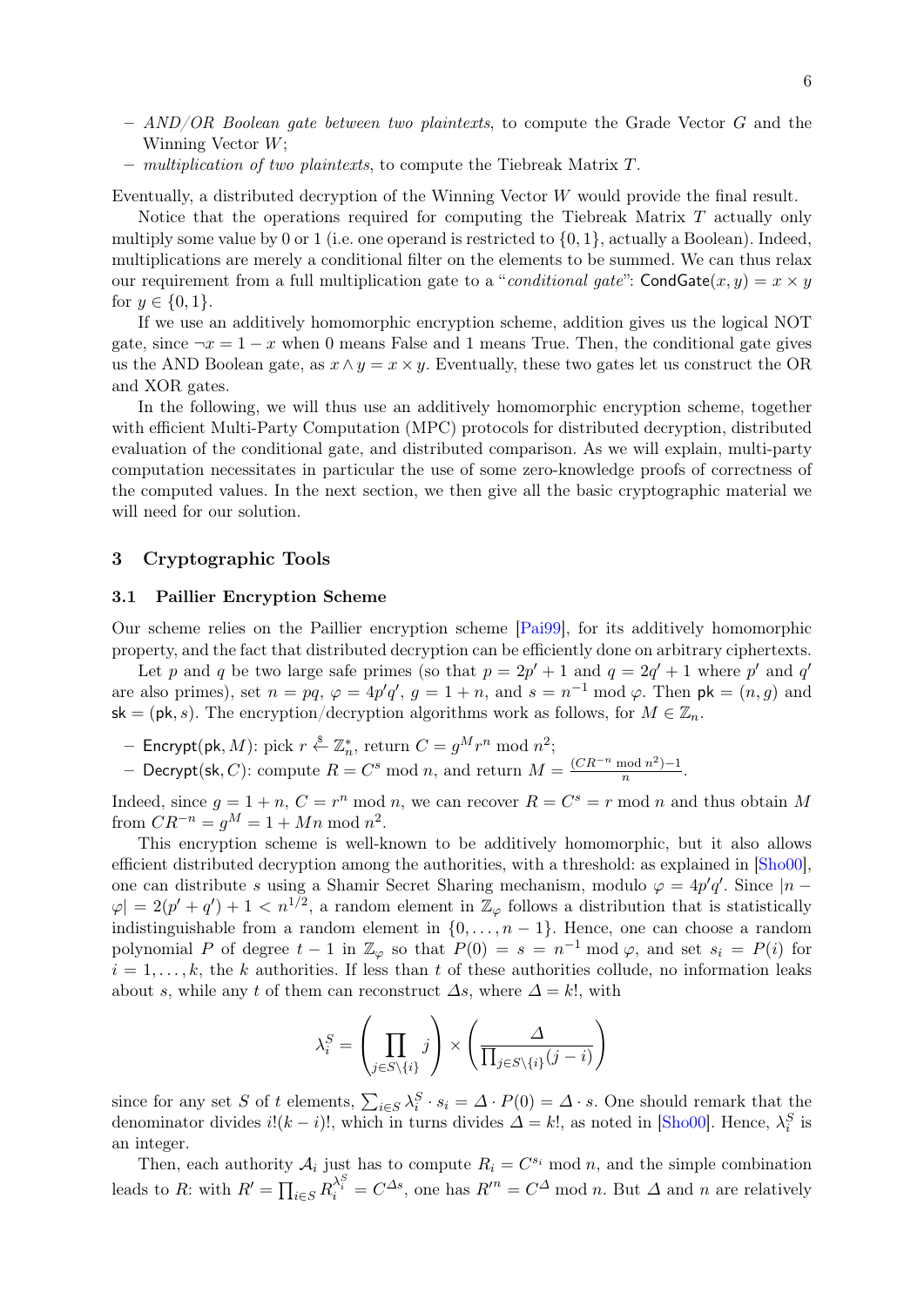prime and so there exist u and v such that  $un+v\Delta = 1$ :  $(C^u R'^v)^n = C$  mod n. As a consequence, from the  $R_i$ 's, anybody can compute

$$
R = C^u \times \left(\prod_{i \in S} R_i^{\lambda_i^S}\right)^v \bmod n.
$$

Then, any subset of t authorities can compute and publish R, which leads to  $M = (CR^{-n} \text{ mod } 1)$  $n^2-1)/n$ .

This encryption scheme achieves indistinguishability against chosen-plaintext attacks (IND-CPA) under the High-Residuosity assumption, which claims that the following High-Residuosity problem is hard.

**High-Residuosity Problem (HR).** For an RSA modulus  $n = pq$ , the challenger chooses a random element  $r_0 \stackrel{s}{\leftarrow} \mathbb{Z}_{n^2}^*$ , a random element  $R \stackrel{s}{\leftarrow} \mathbb{Z}_n^*$  and sets  $r_1 = R^n \bmod n^2$ , and eventually outputs  $r_b$  for a random bit b, the adversary has to guess b.

This also holds for the distributed decryption, when the authorities are honest-but-curious. To ensure correctness of the decryption values  $R_i$ , each authority  $A_i$  must prove that  $R_i$  is the result of the exponentiation of  $C$  to the power  $s_i$ .

### 3.2 Zero-Knowledge Proofs

In the following, we will have two kinds of proofs of equality of discrete logarithms: when the order of the group is known, and when the order of the group is not known.

**Chaum-Pedersen Protocol [\[CP93\]](#page-13-7).** Let G be a cyclic group of known order q, and  $\kappa$  the security parameter. To prove knowledge (or just existence) of  $x \in \mathbb{Z}_q$  such that  $y_1 = g_1^x$  and  $y_2 = g_2^x$  for  $g_1, g_2, y_1, y_2 \in G$ , the prover  $P$  can proceed as follows with a verifier  $V$ :

- $\mathcal{P}$  picks  $u \overset{\$}{\leftarrow} \mathbb{Z}_q$  and sends commitments  $t_1 \leftarrow g_1^u$  and  $t_2 \leftarrow g_2^u$
- $\mathcal V$  sends a challenge  $h \overset{\hspace{0.1em}\mathsf{\scriptscriptstyle\$}}{\leftarrow} \mathbb Z_{2^\kappa}$
- P returns  $w \leftarrow u hx \mod q$
- $-\mathcal{V}$  checks that  $g_1^w = t_1 y_1^{-h}$  and that  $g_2^w = t_2 y_2^{-h}$ .

This protocol is only known to be zero-knowledge when the verifier is honest. But one can make it non-interactive, in the random oracle model using the Fiat-Shamir heuristic [\[FS87,](#page-13-8)[PS96\]](#page-13-9).

Fiat-Shamir heuristic [\[FS87,](#page-13-8) [PS96\]](#page-13-9). The challenge can be replaced by the output of hash function (modeled as a random oracle), removing the interaction needed to obtain  $h$ , and thus making the proof non-interactive and fully zero-knowledge. Then, one can set  $h = H(q_1, q_2, y_1, y_2, t_1, t_2)$ , and the verifier can simply check whether  $h = H(g_1, g_2, y_1, y_2, g_1^w y_1^h, g_2^w y_2^h)$ . The proof just consists of the pair  $(h, w) \in \mathbb{Z}_{2^{k}} \times \mathbb{Z}_{q}$ .

Girault-Poupard-Stern Protocol [\[GPS06\]](#page-13-10). After Girault's [\[Gir91\]](#page-13-11) work, Poupard and Stern [\[PS98](#page-13-12)[,PS99\]](#page-13-13) studied the proof of knowledge of a discrete logarithm in groups of unknown order. It leads to a similar protocol as above, for the proof of equality of discrete logarithms, but with some margins: to prove knowledge (or just existence) of  $x \in \mathbb{Z}_q$ , for an unknown  $q < Q$ with Q public, such that  $y_1 = g_1^x$  and  $y_2 = g_2^x$  for  $g_1, g_2, y_1, y_2 \in G$ , the prover  $P$  can proceed as follows with a verifier  $\mathcal V$ :

–  $\mathcal{P}$  picks  $u \overset{\$}{\leftarrow} \mathbb{Z}_{2^{2\kappa}Q}$  and sends commitments  $t_1 \leftarrow g_1^u$  and  $t_2 \leftarrow g_2^u$ 

–  $\mathcal V$  sends a challenge  $h \overset{\hspace{0.1em}\mathsf{\scriptscriptstyle\$}}{\leftarrow} \mathbb Z_{2^\kappa}$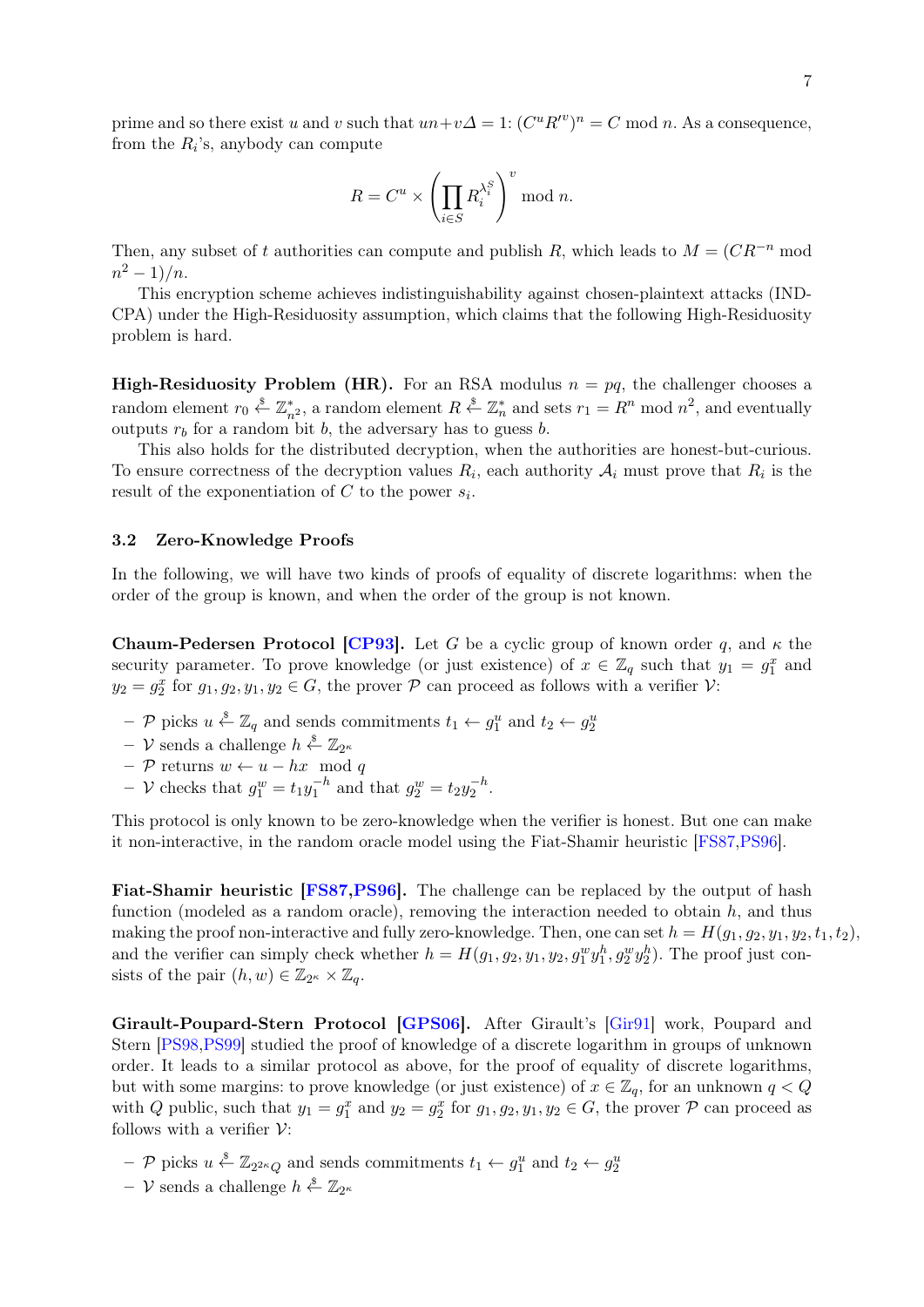- P returns  $w \leftarrow u hx$
- $-V$  checks that  $0 < w < 2^{2k}Q$ , and both  $g_1^w = t_1y_1^{-h}$  and  $g_2^w = t_2y_2^{-h}$ .

Again, to make this proof non-interactive, one can set  $h = H(g_1, g_2, y_1, y_2, t_1, t_2)$ , and the verifier can simply check whether  $h = H(g_1, g_2, y_1, y_2, g_1^w y_1^h, g_2^w y_2^h)$ . The proof just consists of the pair  $(h, w) \in \mathbb{Z}_{2^{\kappa}} \times \mathbb{Z}_{2^{2\kappa}Q}.$ 

Since  $w$  can fall outside the correct set, but with negligible probability, the verifier can just verify it, and re-start the proof when  $w$  is wrong.

### <span id="page-7-0"></span>3.3 Proofs of Valid Decryption

During the counting phase, the authorities have to provide a proof that they have properly decrypted some values. We here give some details on that cryptographic tool.

In fact, in the Paillier cryptosystem, the main operation of decryption is to raise the ciphertext to the secret power  $s_i$ . Let  $C \in \mathbb{Z}_{n^2}^*$  be a ciphertext,  $s_i \in \mathbb{Z}_{\varphi}$  be a secret exponent known to the prover P only (one authority  $\mathcal{A}_i$  in our case); P must provide  $R_i = C^{s_i}$  mod n, and prove it. For this, one can use the above proof of equality of discrete logarithms, with a reference value  $v_i = v^{s_i} \mod n$ , where v is a generator of  $Q_n$ , the cyclic group of the quadratic residues in  $\mathbb{Z}_n^*$ .

Now going to the threshold version, one can thus assume that when each prover/authority receives their secret  $s_i$ , the verification value  $v_i = v^{s_i} \mod n$  is published, with a public generator v. Since we need to work in a cyclic group, the prover will prove that the same exponent  $s_i$  has been used in

$$
R_i^2 = (C^2)^{s_i} \bmod n \quad \text{ and in} \quad v_i = v^{s_i} \bmod n.
$$

Batch Proofs. We can reduce the cost of this protocol by batching the proofs of valid decryptions, when several decryptions are performed by the same prover on several ciphertexts, as done in  $[APB<sup>+</sup>04$  $[APB<sup>+</sup>04$ , Appendix C, pages 15–16]. For several ciphertexts  $(C_j)_j$ , P first publishes the computations  $R_j = C_j^s$  mod n, for all j; then, the verifier V (or a hash function if using the Fiat-Shamir heuristic), generates a sequence of random scalars  $\alpha_j \stackrel{\$}{\leftarrow} \mathbb{Z}_{2^{\kappa}}$  to build the aggregations  $C^* = \prod_j C_j^{\alpha_j} \mod n$  and  $R^* = \prod_j R_j^{\alpha_j} \mod n$ . They should also satisfy  $(R^*)^2 = (C^{*2})^{s_i} \mod n$ , which can be proven as above:  $\log_v v_i = \log_{C^{*2}} R^{*2}$ .

#### 3.4 Proof of Private Multiplication

As explained above in the Majority Judgment description, the tallying process requires multiplication gates which, in the encrypted domain, should be evaluated privately, and in a provable manner. Then, an authority  $A_i$ , acting as a prover  $P$ , needs to provide a proof of private multiplication, which can be done as follows.

Let  $x, y \in \mathbb{Z}_n$  and  $C_y$  an encryption of y. Let P be a prover (an authority in our case) knowing x and  $C_y$ . It computes  $C_z$ , an encryption of  $x \times y$  mod n, which can be done using private multiplication:  $C_z = C_y^x r_z^n$  for  $r_z \stackrel{\$}{\leftarrow} \mathbb{Z}_n^*$ . Then,  $P$  must provide  $C_x$  and  $C_z$  to verifier  $\lambda$ and prove that  $C_x$ ,  $C_y$ ,  $C_z$  are encryptions of some x, y, and z such that  $z = x \times y$  mod n. For this:

- $\mathcal{P}$  draws  $u \stackrel{\$}{\leftarrow} \mathbb{Z}_n$ ,  $r_u, r_{yu} \stackrel{\$}{\leftarrow} \mathbb{Z}_n^*$  and sends  $C_u = g^u r_u^n \bmod n^2$  and  $C_{yu} = C_y^u r_{yu}^n \bmod n^2$  to  $\mathcal{V}$ :
- $\nu$  draws a challenge  $e \stackrel{\hspace{0.1em}\mathsf{\scriptscriptstyle\$}}{\leftarrow} \mathbb{Z}_{2^{\kappa}}$  and sends it to  $\mathcal{P};$
- −  $\mathcal P$  sends  $w = u xe \mod n$ ,  $r_w = r_u r_x^{-e} \mod n$  and  $r_{yw} = r_{yu} r_z^{-e} \mod n$  to  $\mathcal V$ ;
- V checks that  $C_u = g^w r_w^n C_x^e \mod n^2$  and  $C_{yu} = C_y^w r_{yw}^n C_z^e \mod n^2$ .

This proof can be converted into a non-interactive zero-knowledge proof as above, using the Fiat-Shamir heuristic.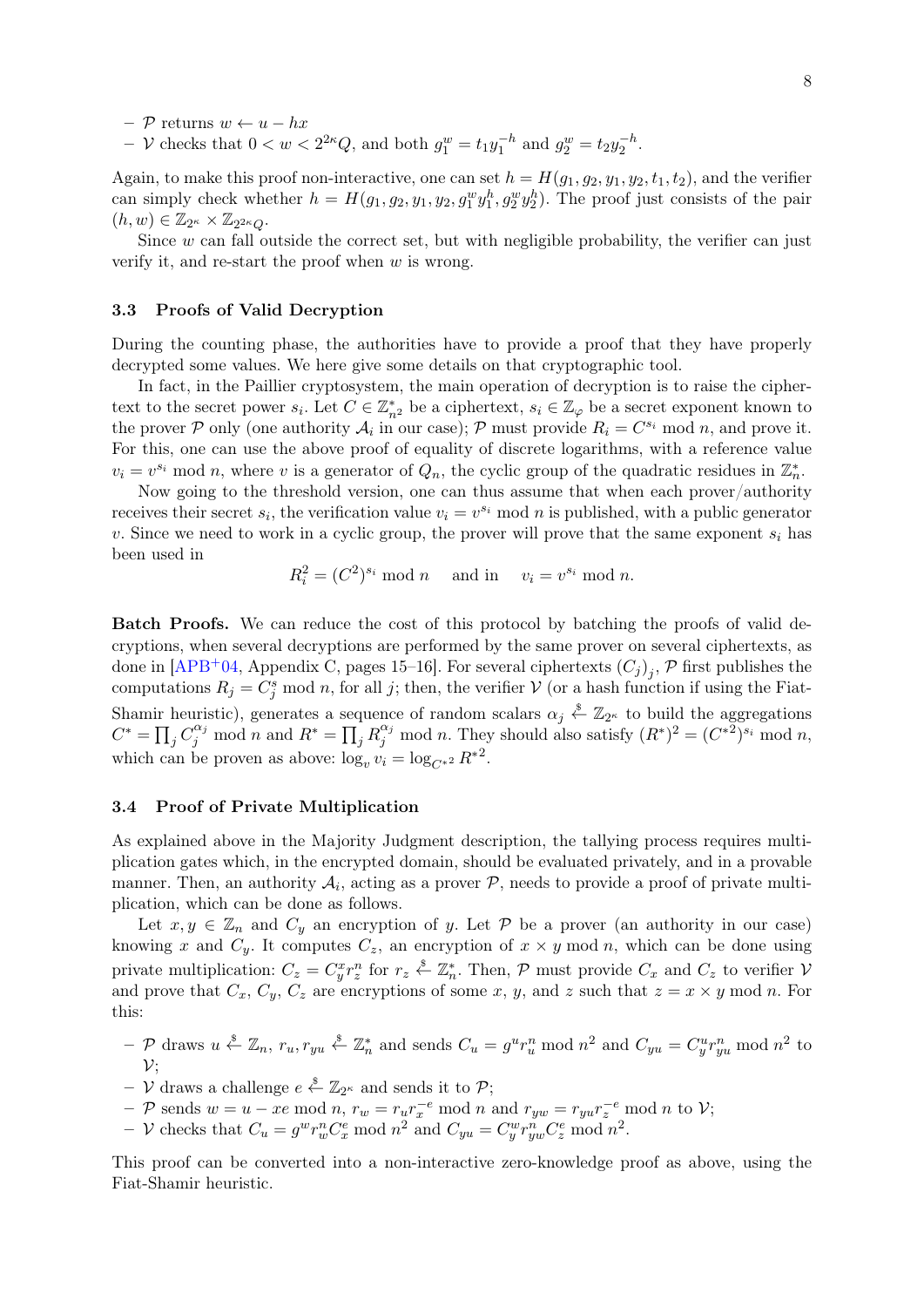When several proofs have to be conducted in parallel, with the same  $x$  and multiple  $y_i$ , the above batch proof technique can be applied again, thanks to the linear property of the multiplication:  $x \times (\sum_i \alpha_i y_i) = \sum_i \alpha_i (x \times y_i)$  mod n. Unfortunately, it cannot be applied for independent pairs  $(x_i, y_i)$ . In consequence, most of the running-time of our implementation is spent computing these proofs and verifying them.

### 4 Gate Evaluation with Multi-Party Computation

We now present how to implement the operations listed in Subsection [2.3](#page-4-0) using MPC protocols.

- Decryption: this is a common operation in MPC protocols, and is also used by the other two protocols below;
- Conditional gate: this can be performed by randomizing the Boolean operand, decrypting it using the previous protocol, and then performing a private multiplication;
- Comparison: this is the most complex operation, which implies to first extract the bits of the operands (using masked decryption), and then performing a bitwise addition (using conditional gates).

As we will see, they can be turned into the malicious setting by additionally providing proofs of correct execution, which will essentially be proofs of equality of discrete logarithms, as already seen for the proof of valid (partial) decryption.

#### <span id="page-8-0"></span>4.1 Decryption Gate

As already seen in Subsection [3.3,](#page-7-0) one must compute  $R = C<sup>s</sup> = r \text{ mod } n$  in order to allow full decryption. And this can be performed when s has been distributed using a secret sharing scheme "à la Shamir". We do not detail more, since this just consists on one flow from each authority, even in the malicious setting, with non-interactive zero-knowledge proofs of valid exponentiation (see above).

### <span id="page-8-1"></span>4.2 Conditional Gate

Schoenmakers and Tuyls introduced the conditional gate in [\[ST04\]](#page-13-15). Given  $x \in \mathbb{Z}_n$  and  $y \in$  ${-1, 1}$ , this gates computes  $x \times y$ , which is thus either x or  $-x \mod n$ . Although the second parameter is restricted to  $\{-1, 1\}$ , it is very easy to adapt this into a gate taking  $y \in \{0, 1\}$ using the homomorphic property of the Paillier cryptosystem. Thus, it can be used to implement logical AND gates, as well as multiplications by a Boolean.

Conditional Gate. The idea is simply to mask y by a random element in  $\{-1,1\}$  before decrypting it; then, it is easy to compute  $x \times y$  mod n using private multiplication. To mask y, each authority will in turn multiply it by either  $-1$  or 1. They will also apply the same transformation on x to keep the product unchanged. The algorithm is presented on Algorithm  $1$ , where the decryption of  $C_y$  is performed in a distributed way as shown before.

To ensure the security of this gate against malicious adversary, each authority must provide a proof of equality of discrete logarithm  $o$  in the exponentiation of  $C_x$  and  $C_y$ , and verify the proofs of the other authorities before decrypting the final result of the election. Note that, as explained in [\[ST04\]](#page-13-15), it is not necessary to require proofs that  $o \in \{-1,1\}$  as long as  $C_y$  indeed eventually decrypts to  $y \in \{-1, 1\}$ . However, such proofs may be requested when the condition does not hold, so as to prune misbehaving authorities.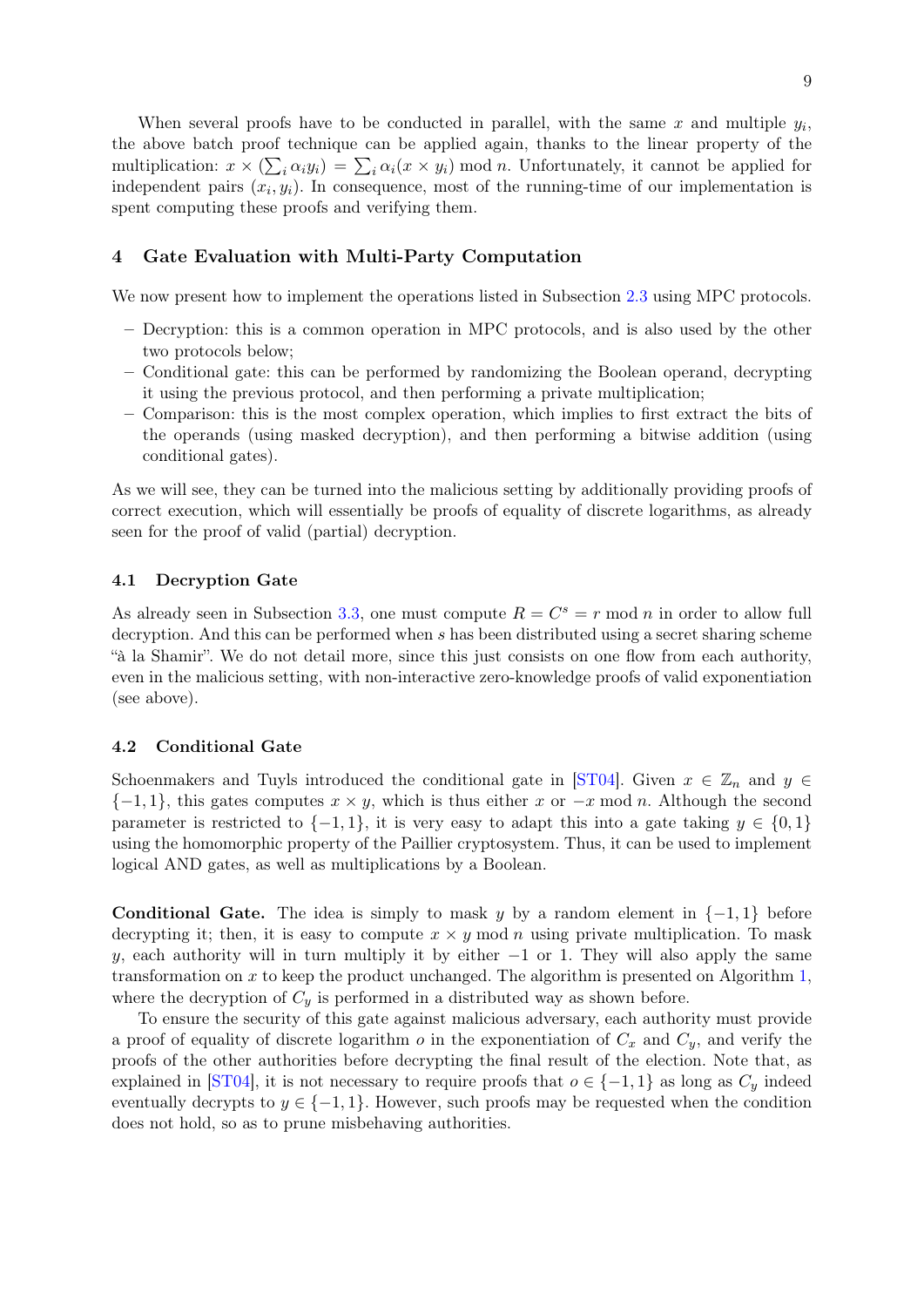**Input:**  $C_x$ , the encryption of  $x \in \mathbb{Z}_n$  and  $C_y$ , the encryption of  $y \in \{-1,1\}$ **Output:**  $C_z$ , the encryption of  $z = x \times y$ foreach authority do  $o \leftarrow \{-1, 1\}$  $C_x \leftarrow C_x^{\circ}$ /\* homomorphically compute encryption of  $x \times o$  \*/  $C_y \leftarrow C_y^o$ /\* homomorphically compute encryption of  $y \times o$  \*/ pass  $C_x$ ,  $C_y$  to the next authority end  $y \leftarrow \mathsf{Decrypt}(C_y)$ assert  $y \in \{-1, 1\}$ return  $C_z = C_x{}^y$ /\* homomorphically compute encryption of  $x \times y$  \*/ Algorithm 1: CondGate: Conditional gate

<span id="page-9-0"></span>**Input:**  $(C_{x_i})$ , the bitwise encryption of  $x \in \mathbb{Z}_n$  and  $(y_i)$ , the bitwise notation of  $y \in \mathbb{Z}_n$ **Output:**  $(C_{z_i})$ , the bitwise encryption of  $z = x + y$  $C_c \leftarrow \text{Encrypt}(0)$ ; /\* carry \*/ foreach index i, from  $0$  — the least significant bit— do  $C_{x_i\oplus y_i} \leftarrow C_{x_i} \times C_{y_i} \div C_{x_i}^{2y_i}$ /\*  $x_i ⊕ y_i = x_i + y_i - 2x_iy_i$  \*/  $C_{z_i} \leftarrow C_{x_i \oplus y_i} \times C_c \div \mathsf{CondGate}(C_{x_i \oplus y_i}, C_c)^2$ /\*  $(x_i \oplus y_i) \oplus c$  \*/  $C_c \leftarrow (C_{x_i} \times C_{y_i} \times C_c \div C_{z_i})^{\frac{n+1}{2}}$  $7 * (x_i + y_i + c - z_i)/2$  \*/ end  $\mathbf{return\ } (C_{z_i})$ 



<span id="page-9-1"></span>**Mapping to**  $\{0, 1\}$ **.** As said above, the conditional gate can be easily adapted to accept its second operand from  $\{0,1\}$  using the additive property: it allows to convert the ciphertext  $C_y$ of y into a ciphertext of  $2y - 1$ . This leads to  $C_z$  being a ciphertext of  $z = 2xy - x$ . Using  $C_x$ , the ciphertext of  $x$ , one can additively get the ciphertext of  $2xy$ , which one can multiply by  $2^{-1}$  mod *n* to get a ciphertext of xy.

### 4.3 Greater-Than Gate

Comparing two integers is done by evaluating a classical comparison circuit on their bitwise encryptions (each of their bit encrypted separately). Converting a scalar encryption of an integer into its bitwise encryption is performed by the bit-extraction gate.

Conceptually, the bit-extraction gate works as follows: one first masks the input integer, decrypts the result, encrypts the individual bits of this result, and then applies a binary addition circuit to unmask the bitwise encryption. Note that this binary addition circuit will take the masking operand into its unencrypted form, since it saves several executions of the conditional gate.

Private Addition Gate. The private addition gate is used to unmask an encrypted value. In the following algorithm (Algorithm [2\)](#page-9-1),  $x_i$  is known as an encrypted value  $C_{x_i}$ , while  $y_i$ is a plaintext value. Knowing  $y_i$ , we can trivially compute encryptions  $C_{y_i}$  for homomorphic operations.

We note that  $[DFK<sup>+</sup>06$  $[DFK<sup>+</sup>06$ , Section 6, pages 13–15] offers a constant round circuit for addition (both operands encrypted). However, the constant is 37. Having one operand in the clear let us avoid interactions in line 1 of CARRIES (using private multiplications), bringing this constant down to 36. In contrast, our straight-forward private addition gate implies  $\ell$  rounds for up to  $2^{\ell} - 1$  votes. In most practical cases, we expect  $\ell < 36$ , so using the constant round version is not preferable in our practical use case.

Bit-Extraction Gate. From this private addition gate, Schoenmakers and Tuyls propose a method to extract the bits of an integer encrypted with the Paillier cryptosystem [\[ST06,](#page-13-17) LSBs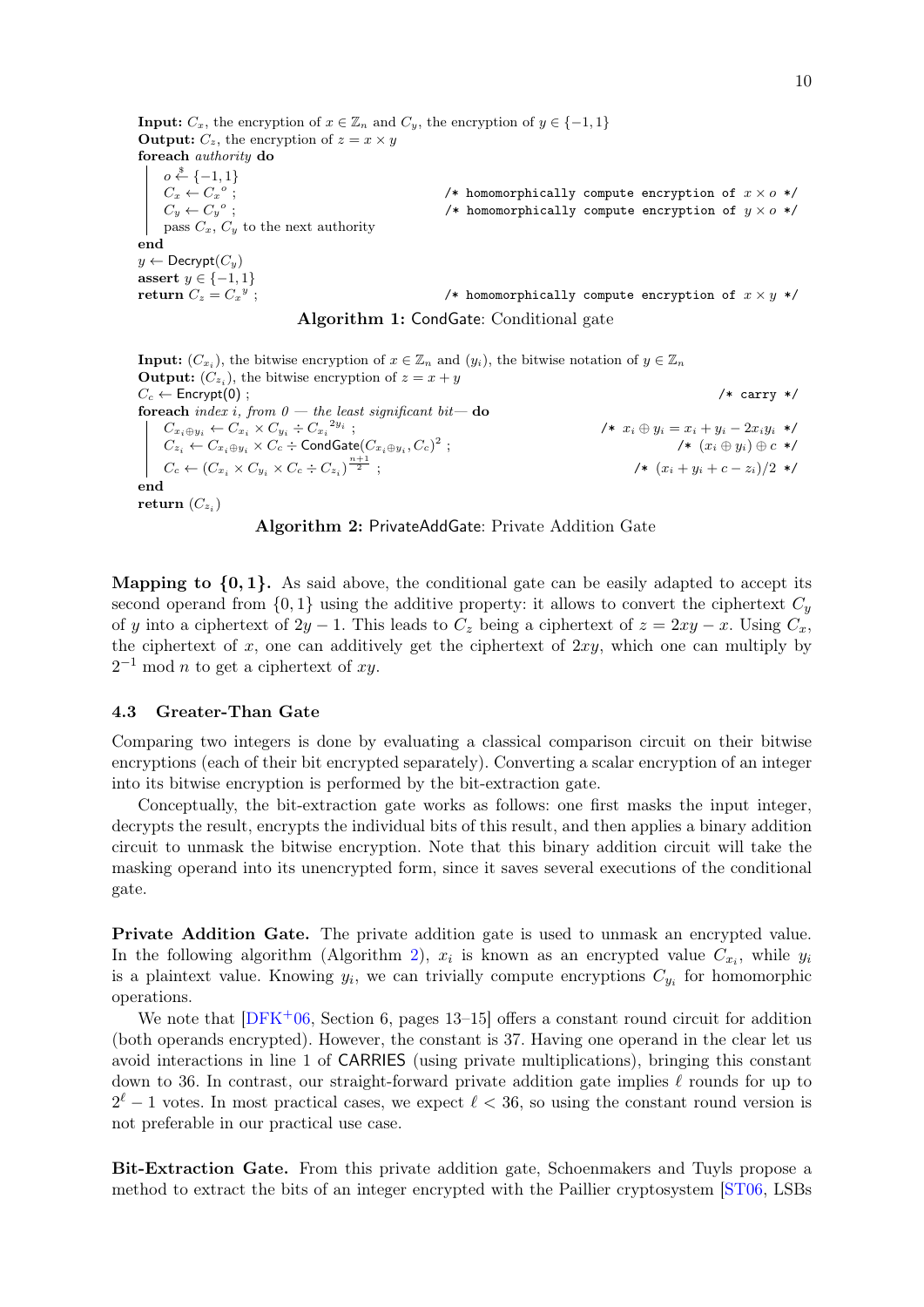**Input:**  $C_x$ , the encryption of  $x \in \mathbb{Z}_n$ **Output:**  $(C_{x_i})$ , the bitwise encryption of x  $\forall * C_y$  is the encryption of  $y \stackrel{s}{\leftarrow} \mathbb{Z}_n$ , and  $(C_{y_i})$  of the bits  $y_i$  \*/ /\* Mask  $C_x$  with  $C_y$ , decrypt it into z, reencrypt bitwise, unmask \*/  $C_z \leftarrow C_x \div C_y ;$  /\*  $z = x - y$  \*/  $z \leftarrow$  DecryptGate $(C_z)$ ;  $\qquad \qquad$  /\* as relative number in  $[-n/2, n/2]$  \*/  $(C_{x_i}) \leftarrow \mathsf{PrivateAddGate}((C_{y_i})$  $/*(x_i)=(y_i)+(z_i)*/$  $\mathbf{return\ } (C_{x_i})$ 

Algorithm 3: BitExtractGate: Bit Extraction Gate

<span id="page-10-0"></span>gate]. The general idea is to create a mask whose scalar and bitwise encryptions are both known, apply it to the scalar input, and then remove it bitwise after reencryption.

To generate the mask, two more protocols are used to generate encrypted random integers and encrypted random bits. We skip the details of these protocols since they can be executed in the precomputation step. Details can be found in [\[ST06\]](#page-13-17). See Algorithm [3.](#page-10-0)

Greater-Than Gate. Using the conditional gate, we can compare two integers given as bitwise encryptions  $(C_{x_i})$  and  $(C_{y_i})$ . For this, we can use the comparison circuit from [\[ST04\]](#page-13-15), which evaluates  $t_{i+1} \leftarrow (1 - (x_i - y_i)^2)t_i + x_i(1 - y_i)$ , starting from  $t_0 = 0$ . See Algorithm [4.](#page-10-1)

**Input:**  $(C_{x_i})$ ,  $(C_{y_i})$  the bitwise encryptions of  $x, y \in \mathbb{Z}_n$ **Output:**  $C_{x>y}$ , encryption of 1 if  $x > y$ , and 0 otherwise C<sup>t</sup> ← Encrypt(0) ; /\* temporary result \*/ foreach index i, from  $0$  — the least significant bit— do  $C_{x_i \wedge y_i} \leftarrow \mathsf{CondGate}(C_{x_i}, C_{y_i})$  $C_a \leftarrow C_1 \div C_{x_i} \div C_{y_i} \times C_{x_i \wedge y_i}^2$ ;  $4x + 1 - (x_i - y_i)^2 * 1$  $C_b \leftarrow \mathsf{CondGate}(C_a, C_t)$ ;  $/*(1-(x_i-y_i)^2)t_i */$  $C_t \leftarrow C_b \times C_{x_i} \div C_{x_i \wedge y_i}$ ; ;  $\qquad \qquad$   $\qquad \qquad$   $(1 - (x_i - y_i)^2)t_i + x_i(1 - y_i) \; *$ end return  $C_t$ 

Algorithm 4: GTGate: Greater-Than Gate

<span id="page-10-1"></span>We note that  $[DFK^+06]$  $[DFK^+06]$  also offers a constant round circuit for comparison. However, the constant is 19, which is not necessarily lower than the number of bits required in our use-case.

### 5 Implementation

### 5.1 Encryption of the Ballots

We remind a voter that attributes C to Alice, B to Bob and D to Charlie will cast a ballot as shown on Figure [1,](#page-1-0) which consists of a series of 0 and 1, with exactly one 1 per row. To participate in our secure version of an election using Majority Judgment, a voter encrypts their ballot element-wise and provides zero-knowledge proofs that each element is either 0 or 1 (ORproof), and that there is one 1 per row (for instance, prove that the sum of each row decrypts to 1).

From this, it is easy to assemble the Aggregate Matrix A. A purely additively homomorphic implementation would decrypt  $A$  at this point and then proceed in the clear, assuming that aggregating the votes together provides adequate confidentiality. In our implementation however, we implement the approach described in Subsection [2.2.](#page-3-1)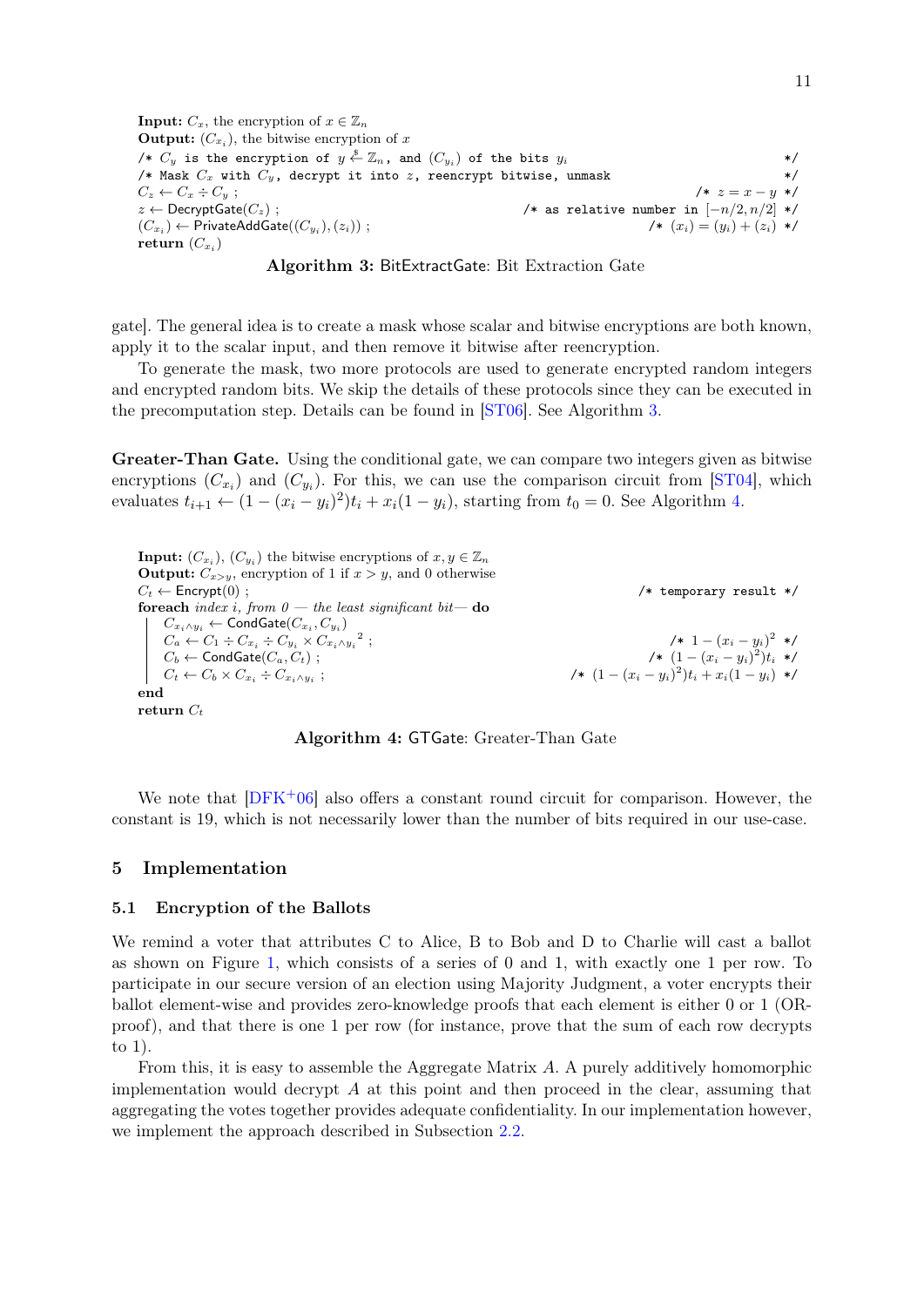#### 5.2 Avoiding Final Logical Gates

Notice that, since we use 0 and 1 to represent our Boolean values,  $\bigvee_i x_i \Leftrightarrow \sum x_i \neq 0$  for any Boolean values  $(x_i)$ . We can apply this remark to avoid evaluating the last part of the Boolean circuit on the negation of  $w_i$ :

$$
\neg w_i = \bigvee_{j \neq i} \left( \begin{array}{c} \neg (t_{i,1} > t_{i,2} \land t_{j,1} < t_{j,2}) \\ \land \neg (t_{i,1} > t_{i,2} \land t_{j,1} > t_{j,2} \land t_{i,1} > t_{j,1}) \\ \land \neg (t_{i,1} < t_{i,2} \land t_{j,1} < t_{j,2} \land t_{i,2} < t_{j,2}) \end{array} \right)
$$

Thus, we can instead compute the Losing Vector  $L = (\ell_i)$  as

$$
\ell_i = \sum_{j \neq i} \begin{pmatrix} \neg(t_{i,1} > t_{i,2} \land t_{j,1} < t_{j,2}) \\ \land \neg(t_{i,1} > t_{i,2} \land t_{j,1} > t_{j,2} \land t_{i,1} > t_{j,1}) \\ \land \neg(t_{i,1} < t_{i,2} \land t_{j,1} < t_{j,2} \land t_{i,2} < t_{j,2}) \end{pmatrix}
$$

and test whether  $\ell_i = 0$  or not. For this, each authority multiplies it by a secret non-zero value before decryption in order to hide the non-zero values.

#### 5.3 Summary

We reproduce below the full protocol for evaluating Majority Judgment in the encrypted domain (See Algorithm [5\)](#page-11-0). To improve readability, we note  $\text{CondGate}(x_i)$  the fact of reducing  $(x_i)$  through CondGate (depth can be reduced by using a binary tree).

```
\nInput: encrypted Aggregate Matrix 
$$
(C_{a_{i,j}})
$$
\nOutput: index of elected candidate\n/* Candidate matrix  $c_{i,j} = \sum_{k < j} a_{i,k} < \frac{1}{2} \times \sum_{k} a_{i,k} < \sum_{l} a_{i,l} < \sum_{l} a_{i,l} < \sum_{l} a_{i,l} < \sum_{l} a_{i,l} < \sum_{l} a_{i,l} < \sum_{l} a_{i,l} < \sum_{l} a_{i,l} < \sum_{l} a_{i,l} < \sum_{l} a_{i,l} < \sum_{l} a_{i,l} < \sum_{l} a_{i,l} < \sum_{l} a_{i,l} < \sum_{l} a_{i,l} < \sum_{l} a_{i,l} < \sum_{l} a_{i,l} < \sum_{l} a_{i,l} < \sum_{l} a_{i,l} < \sum_{l} a_{i,l} < \sum_{l} a_{i,l} < \sum_{l} a_{i,l} < \sum_{l} a_{i,l} < \sum_{l} a_{i,l} < \sum_{l} a_{i,l} < \sum_{l} a_{i,l} < \sum_{l} a_{i,l} < \sum_{l} a_{i,l} < \sum_{l} a_{i,l} < \sum_{l} a_{i,l} < \sum_{l} a_{i,l} < \sum_{l} a_{i,l} < \sum_{l} a_{i,l} < \sum_{l} a_{i,l} < \sum_{l} a_{i,l} < \sum_{l} a_{i,l} < \sum_{l} a_{i,l} < \sum_{l} a_{i,l} < \sum_{l} a_{i,l} < \sum_{l} a_{i,l} < \sum_{l} a_{i,l} < \sum_{l} a_{i,l} < \sum_{l} a_{i,l} < \sum_{l} a_{i,l} < \sum_{l} a_{i,l} < \sum_{l} a_{i,l} < \sum_{l} a_{i,l} < \sum_{l} a_{i,l} < \sum_{l} a_{i,l} < \sum_{l} a_{i,l} < \sum_{l} a_{i,l} < \sum_{l} a_{i,l} < \sum_{l} a_{i,l} < \sum_{l} a_{i,l} < \$ 
```

#### Algorithm 5: Full Protocol

<span id="page-11-0"></span>To make the protocol secure against malicious adversary, we use cryptographic proofs in the basic gates, as detailed in Subsection [4.1](#page-8-0) and Subsection [4.2](#page-8-1) and when randomizing  $\ell_i$ . Since all participants will execute the same protocol in parallel, they can reproduce all the other steps and ensure the consistency of the computation. The verifications of these proofs need not be done synchronously, but they must be finished before the final result is decrypted (which actually reveals information).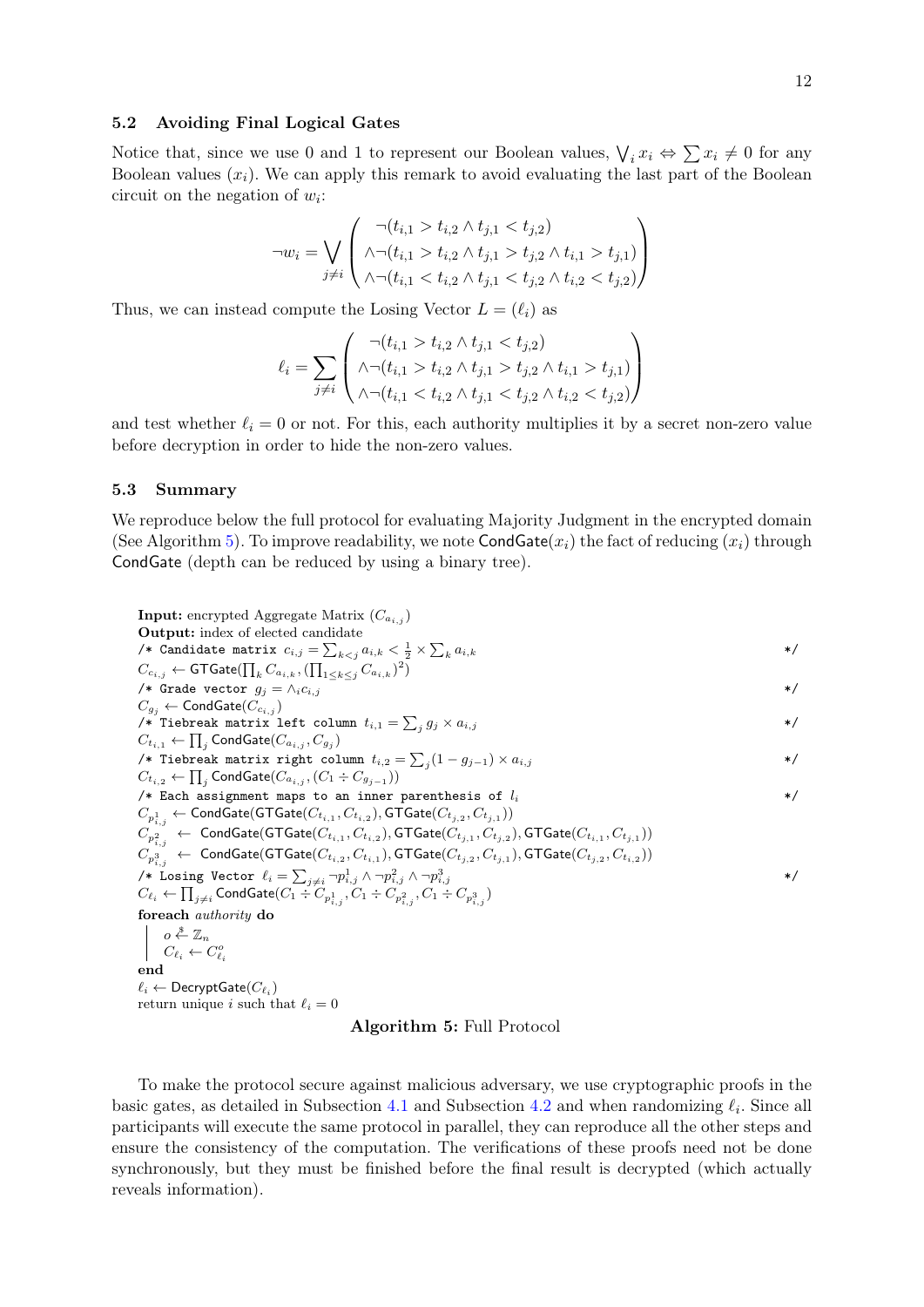| ٠               |
|-----------------|
| . .<br>۰.<br>۰. |

|                                                      |        | $ 3 \text{ candidates} 5 \text{ candidates}$ |
|------------------------------------------------------|--------|----------------------------------------------|
| Up to $2^{10} - 1$ voters                            | 4'26'' | 09'53''                                      |
| $\overline{\text{Up to } 2^{20} - 1 \text{ voters}}$ | 8'53'' | 19'05"                                       |

<span id="page-12-0"></span>Fig. 4. Time to tally the ballots for 3 authorities and 5 possible grades, all run on a single computer with two physical CPU cores (i5-4300U)

Remark 1. After candidate  $\mathcal{C}_W$  is elected, it is possible to reveal the next candidate by removing the line  $W$  of  $A$  and repeating the algorithm. This allows for multi-seat elections, but does reveal the order of the elected candidates.

### 5.4 Optimizations

Batching. As noted previously when discussing the theoretical aspects of zero-knowledge proofs, it is possible to batch certain operations to reduce the total number of modular exponentiations that are performed in the protocol. To take full advantage of this, we have designed our software implementation to batch operations as much as possible. To be more specific, each gate was implemented in a "batch" version, where it receives a list of inputs to process; instead of processing these inputs sequentially, it can group them as much as possible when calling other "batch" gates. At the lowest level are the proofs of valid decryption and the proofs of private multiplication which actually take advantage of this batching.

Pipelining. The multi-party computation gates presented above target theoretical metrics such as a low number of exchanged messages or a low circuit depth. However, during implementation, more practical considerations must also be taken into account.

For instance, during the main loop of the conditional gate, only one authority is active at any given time, since they must wait for the previous authorities to provide them with the inputs. Since this operation is one of the most frequent ones during the execution of the protocol (almost as frequent as decryption), a straightforward implementation would imply that most of the runtime would be spent waiting for input.

However, we can virtually erase idle CPU time by exploiting pipelining: as shown previously, executions the conditional gate can be batched together. Although it is not possible to batch the multiplication proofs used during this operation, we can exploit this. For this, we remark that the order in which the values circulate among the authorities is of no importance. It only matters that each authority has the opportunity to negate each value. Thus, for  $\alpha$  authorities, we can split the batch in  $\alpha$  sub-batches, give one sub-batch to each authority, and then have the authorities consider each sub-batch in turn. This approach reduces most of the idle time due to the sequential nature of this operation.

#### 5.5 Benchmarks

We implemented this protocol in Python using the gmpy2 library (GMP's powmod is faster than CPython's pow). In contrast to a real-life implementation, we have all communications go through a central point of coordination (but confidentiality and integrity do not rely on it), and we use a simpler secret sharing. Run times are shown in Figure [4.](#page-12-0) They should be improved when using several CPU cores for each node, but we are below 20 minutes for electing one candidate among 5 by more than 1 million of voters! Our implementation can as of now be truly used in a real-world election.

These do not include the encryption (on each voter's computer), verification of the ballots, nor their aggregation into  $(C_{a_{i,j}})$  (assumed to be done on-the-fly).